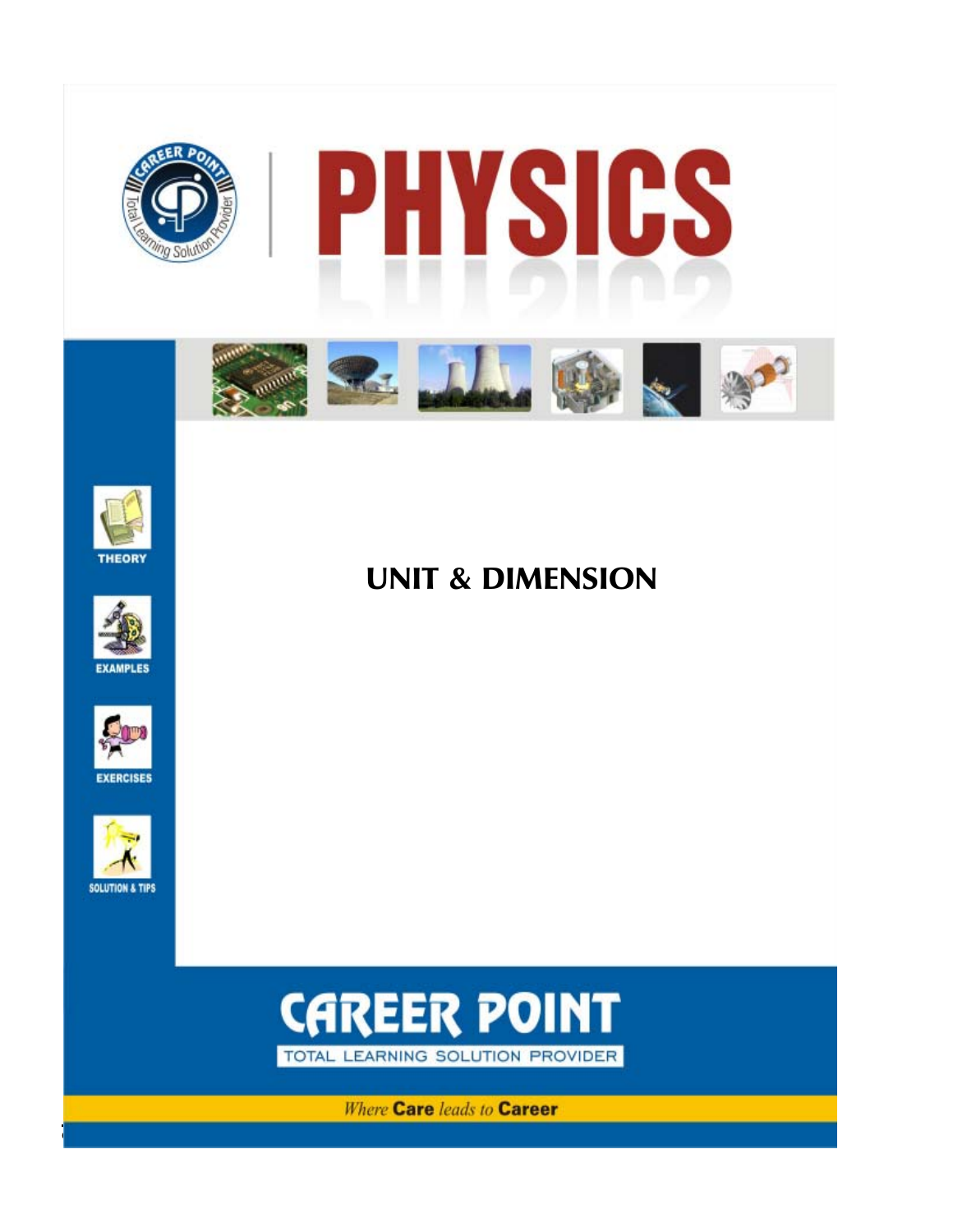# UNIT & DIMENSION

# *Preface*

# IIT - JEE Syllabus : Unit & Dimension

*Unit & Dimensions, Dimensional analysis, Least count, Significant figure, Methods of measurement and Error analysis for physical quantities.*

Fundamental concepts of the Physics start from this chapter. Basically the terms & concepts which are illustrated in this topic will be used in so many ways because all Physical quantities have units. It is must to measure all Physical quantities so that we can use them. In this chapter we will have an over view of different units of different Physical quantities. We will learn the dimension and dependence of the unit of any Physical quantity on fundamental quantities or unit. Entire topic is illustrated very systematically with respective examples so that the students can understand the fundamentals very easily & quickly. Students are advised to read every point of supplementary very carefully which is given at the end of the topic. Generally, students are not able to find out the Dimension of unseen or new quantity as their basic concepts are not clear & then they read the dimensions like a parrot. It should be avoided & they should develope themselves, so that they can find out the dimensions of any given quantity.

Total number of Questions in **Units & Dimension** are :

**In chapter Examples .......................................... 27**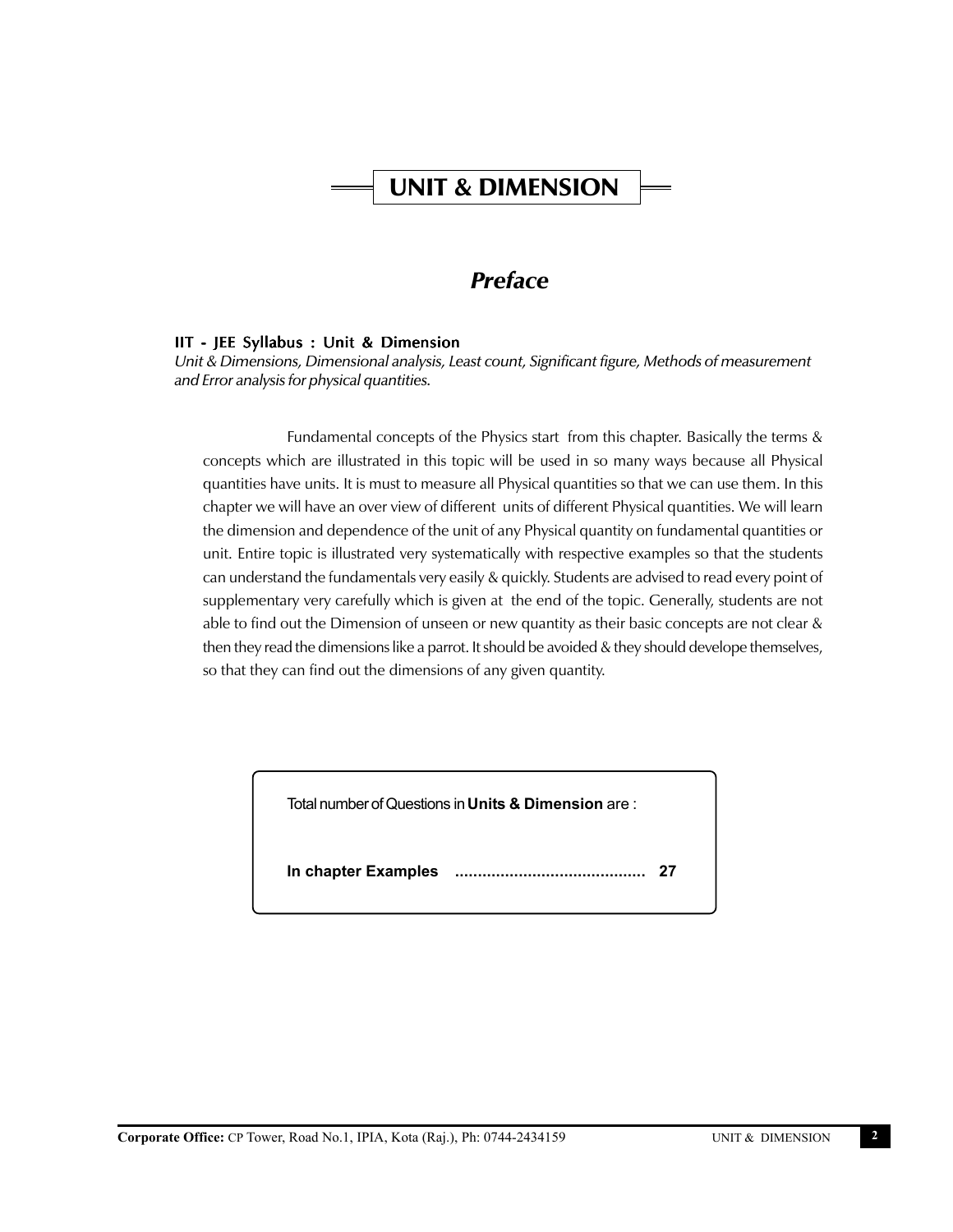# **Physics :**

Physics is the study of the laws of nature from the observed events.

# **1. PHYSICAL QUANTITIES**

The quantities by means of which we describe the laws of physics are called physical quantities. There are two type of physical quantities.

#### **1.1 Fundamental quantities**

#### **1.2 Derived quantities**

#### **1.1 Fundamental quantities:**

Physical quantities which are independent of each other and cannot be further resolved into any other physical quantity are known as fundamental quantities. There are seven fundamental quantities.

| <b>Fundamental</b>   | Units    | Symbol |
|----------------------|----------|--------|
| quantity             |          |        |
| (a) Length           | Metre    | m      |
| (b) Mass             | Kilogram | kg     |
| (c) Time             | Second   | s      |
| (d) Electric current | Ampere   | A      |
| (e) Thermodynamic    | Kelvin   | κ      |
| temperature          |          |        |
| Luminous<br>(f)      | Candela  | Cd     |
| intensitv            |          |        |
| (g) Amount of        | Mole     | Mol.   |
| substance            |          |        |

#### **1.2 Derived Quantities :**

Physical quantities which depend upon fundamental quantities or which can be derived from fundamental quantities are known as derived quantities.

# **2. UNITS**

Definition : Things in which quantity is measured are known as units.

Measurement of physical quantity

= (Magnitude) × (Unit)

**Ex.1** A physical quantity is measured and the result is expressed as nu where u is the unit used and n is the numerical value. If the result is expressed in various units then :

(A) n  $\propto$  size of u (B) n  $\propto$  u<sup>2</sup>

(C) 
$$
n \propto \sqrt{u}
$$
 (D)  $n \propto \frac{1}{u}$ 

**Answer :** (D)

There are three types of units

- **2.1 Fundamental or base units**
- **2.2 Derived units**
- **2.3 Supplementary units**

# **2.1 Fundamental or base units:**

Units of fundamental quantities are called fundamental units.

#### **2.1.1 Characteristics of fundamental units:**

(i) they are well defined and are of a suitable size

- (ii) they are easily reproducible at all places
- (iii) they do not vary with temperature, time pressure etc. i.e. invariable.
- (iv) there are seven fundamental units.

#### **2.1.2 Definitions of fundamental units:**

# **2.1.2.1 Metre :**

The distance travelled by light in Vacuum in 1

299 ,792 ,458 second is called 1m.

# **2.1.2.2 Kilogram :**

The mass of a cylinder made of platinum iridium alloy kept at international bureau of weights and measures is defined as 1kg.

# **2.1.2.3 Second :**

Cesium -133 atom emits electromagnetic radiation of several wavelengths. A particular radiation is selected which corresponds to the transistion between the two hyperfine levels of the ground state of Cs - 133. Each radiation has a time period of repetition of certain characteristics. The time duration in 9, 192, 631, 770 time periods of the selected transistion is defined as 1s.

#### **2.1.2.4 Ampere :**

Suppose two long straight wires with negligible cross-section are placed parallel to each other in vacuum at a seperation of 1m and electric currents are established in the two in same direction. The wires attract each other. If equal currents are maintained in the two wires so that the force between them is  $2 \times 10^{-7}$  newton per meter of the wire, then the current in any of the wires is called 1A. Here, newton is the SI unit of force.

# **2.1.2.5 Kelvin :**

The fraction  $\frac{1}{273.16}$  of the thermodynamic temperature of triple point of water is called 1K.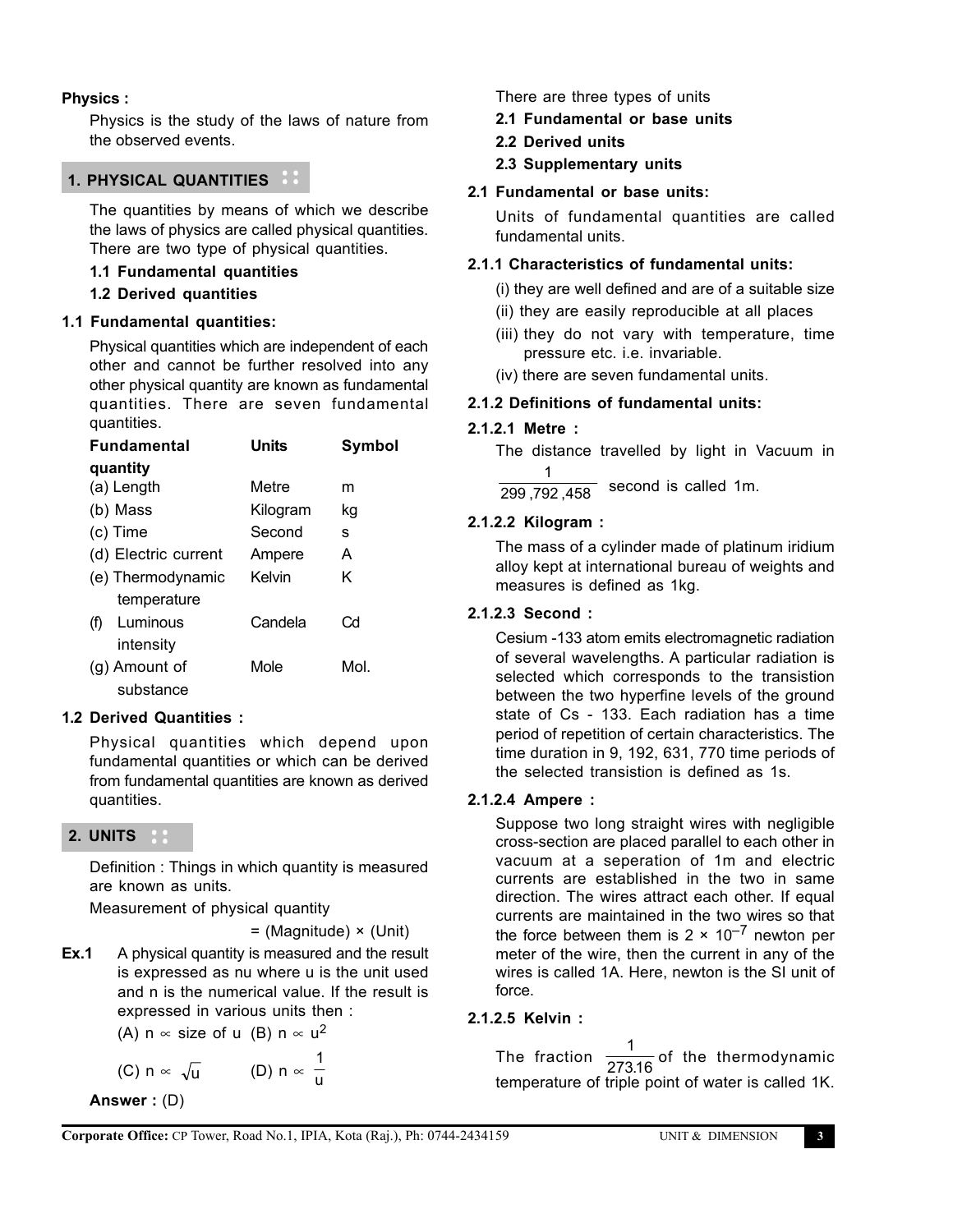# **2.1.2.6 Mole :**

The amount of a substance that contains as many elementary entities (Molecules or atoms if the substance is monoatomic) as there are number of atoms in .012 kg of carbon - 12 is called a mole. This number (number of atoms in 0.012 kg of carbon-12) is called Avogadro constant and its best value available is  $6.022045 \times 10^{23}$ .

#### **2.1.2.7 Candela:**

The S.I. unit of luminous intensity is 1cd which is the luminous intensity of a blackbody of

surface area  $\frac{1}{600,\!000}$  m<sup>2</sup> placed at the temperature of freezing platinum and at a pressure of 101,325 N/ $m<sup>2</sup>$ , in the direction perpendicular to its surface.

#### Examples **Definition of fundamental Units**

- **Ex.2** A man seeing a lighting starts counting seconds until he hears thunder. He then claims to have found an approximate but simple rule that if the count of second is divided by an integer, the result directly gives in km, the distance of the lighting source. What is the integer if the velocity of sound is 330 m/s
- **Sol.** If n is the integer then according to the

problem  $=$  dist in  $km$ .

$$
\frac{\text{t in s}}{\text{n}} = \text{(v) t}
$$

$$
n = \frac{1}{v} = \frac{1}{330 \times 10^{-3}} = 3
$$

- **Ex.3** In defining the standard of length we have to specify the temperature at which the measurement should be made. Are we justified in calling length a fundamental quantity if another physical. quantity, temperature, has to be specified in choosing a standard.
- **Sol.** Yes, length is a fundamental quantity. One metre is the distance that contains 1650 763.73 wavelength of orange-red light of Kr - 86. Hence, the standard metre is

independent of temperature. But the length of object varies with temperature and is given by the relation .

 $L_t = L_0 (1 + \alpha t)$ 

∴ We usually specify the temperature at which measurement is made.

- **Ex.4** Which of the following sets cannot enter into the list of fundamental quantities in any system of units
	- (A) length ; mass ; velocity
	- (B) length ; time ; velocity
	- (C) mass ; time; velocity
	- (D) length ; time, mass
- **Sol.[B]** Since velocity =  $\frac{\text{length}}{\text{time}}$  i.e. in this set a quantity is dependent on the other two quantities Where as fundamental quantities are independent.

#### **2.2 Derived units :**

Units of derived quantities are called derived units.

 Physical quantity units **Illustration** Volume =  $(\text{length})^3$  m<sup>3</sup> Speed = length/time m/s

**2.3 Supplementary units :**

t in s n

The units defined for the supplementary quantities namely plane angle and solid angle are called the supplementary units. The unit for plane angle is rad and the unit for the solid angle is steradian.

#### **Note :**

The supplemental quantities have only units but no dimensions (will be discussed later)

# **3. PRINCIPAL SYSTEM OF UNITS**

- **3.1** C.G.S. system [centimetre (cm) ; gram (g) and second (s)]
- **3.2** F.P.S system [foot ; pound ; second]
- **3.3** M.K.S. system [meter ; kilogram ; second]
- **3.4** S.I. (system of international)

In 1971 the international Bureau of weight and measures held its meeting and decided a system of units. Which is known as the international system of units.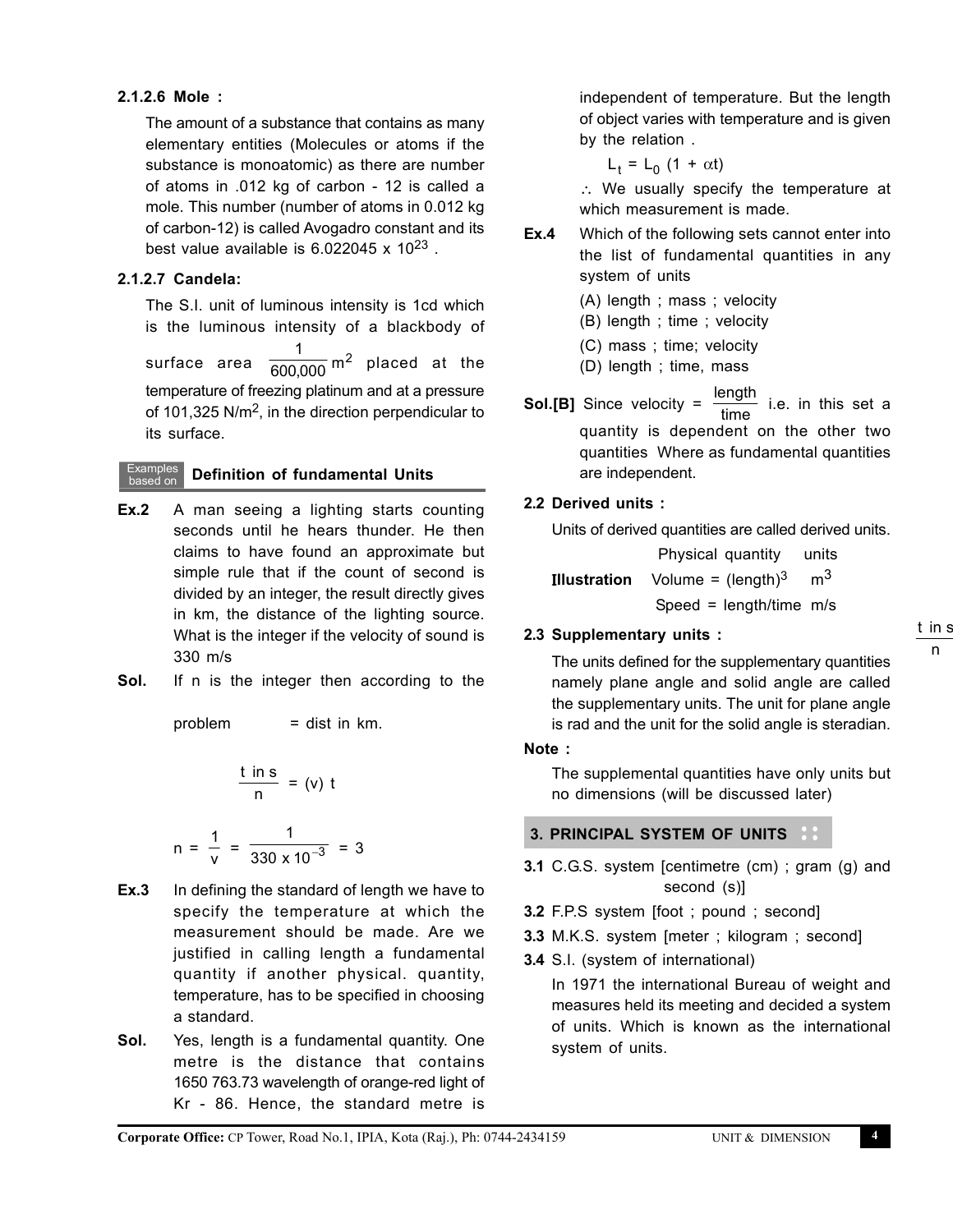#### Examples **Units**

- **Ex.5** The acceleration due to gravity is 9.80 m/s<sup>2</sup>. What is its value in  $ft/s^2$  ?
- **Sol.** Because 1 m = 3.28 ft, therefore 9.80 m/s<sup>2</sup> = 9.80  $\times$  3.28 ft/s<sup>2</sup>  $=$  32.14 ft/s<sup>2</sup>
- **Ex.6** A cheap wrist watch loses time at the rate of 8.5 second a day. How much time will the watch be off at the end of a month ?

**Sol.** Time delay = 8.5 s/day

$$
= 8.5 \times 30 \text{ s} / (30 \text{ day})
$$

 $= 255$  s/month  $= 4.25$  min/month.

# **4. DIMENSIONS**

Dimensions of a physical quantity are the powers to which the fundamental quantities must be raised to represent the given physical quantity.

# Ι**llustration :**

Force (Quantity) = mass  $\times$  acceleration  $=$  mass  $\times \frac{\text{velocity}}{\text{time}} = \text{mass} \times \frac{\text{velocity}}{\text{time}}$ length  $\left($  time $\right) ^2$ = mass  $\times$  length  $\times$  (time)<sup>-2</sup> So dimensions of force : 1 in mass 1 in length –2 in time and Dimensional formula :  $[MLT^{-2}]$ 

# **5. DIMENSIONAL FORMULA**

It is an expression which shows how and which of the fundamental units are required to represent the unit of physical quantity.

#### $\ddot{\cdot}$

|  |  |  | Different quantities with units. symbol and dimensional formula, |  |
|--|--|--|------------------------------------------------------------------|--|
|  |  |  |                                                                  |  |

| Quantity     | Symbol       | Formula                              | S.I. Unit                    | D.F.           |
|--------------|--------------|--------------------------------------|------------------------------|----------------|
| Displacement | s            |                                      | Metre or m                   | $M^0LT^0$      |
| Area         | A            | $l \times b$                         | (Metre) <sup>2</sup> or $m2$ | $M^0L^2T^0$    |
| Volume       | $\vee$       | $l \times b \times h$                | (Metre) <sup>3</sup> or $m3$ | $M^0L^3T^0$    |
| Velocity     | $\mathsf{v}$ | $v = \frac{\Delta s}{\Delta t}$      | m/s                          | $M^0LT^{-1}$   |
| Momentum     | p            | $p = mv$                             | kgm/s                        | $MLT^{-1}$     |
| Acceleration | a            | $a = \frac{\Delta v}{\Delta t}$      | m/s <sup>2</sup>             | $M^0LT^{-2}$   |
| Force        | $\mathsf F$  | $F = ma$                             | Newton or N                  | $MLT^{-2}$     |
| Impulse      |              | $F \times t$                         | N.sec                        | $MLT-1$        |
| Work         | W            | F. d                                 | N.m                          | $ML2T-2$       |
| Energy       | KE or U      | K.E. = $\frac{1}{2}$ mv <sup>2</sup> | Joule or J                   | $ML2T-2$       |
|              |              | $P.E. = mgh$                         |                              |                |
| Power        | P            | $P = \frac{W}{t}$                    | watt or W                    | $ML2T-3$       |
| Density      | d            | $d = mass/volume$                    | kg/m <sup>3</sup>            | $ML^{-3}T^{0}$ |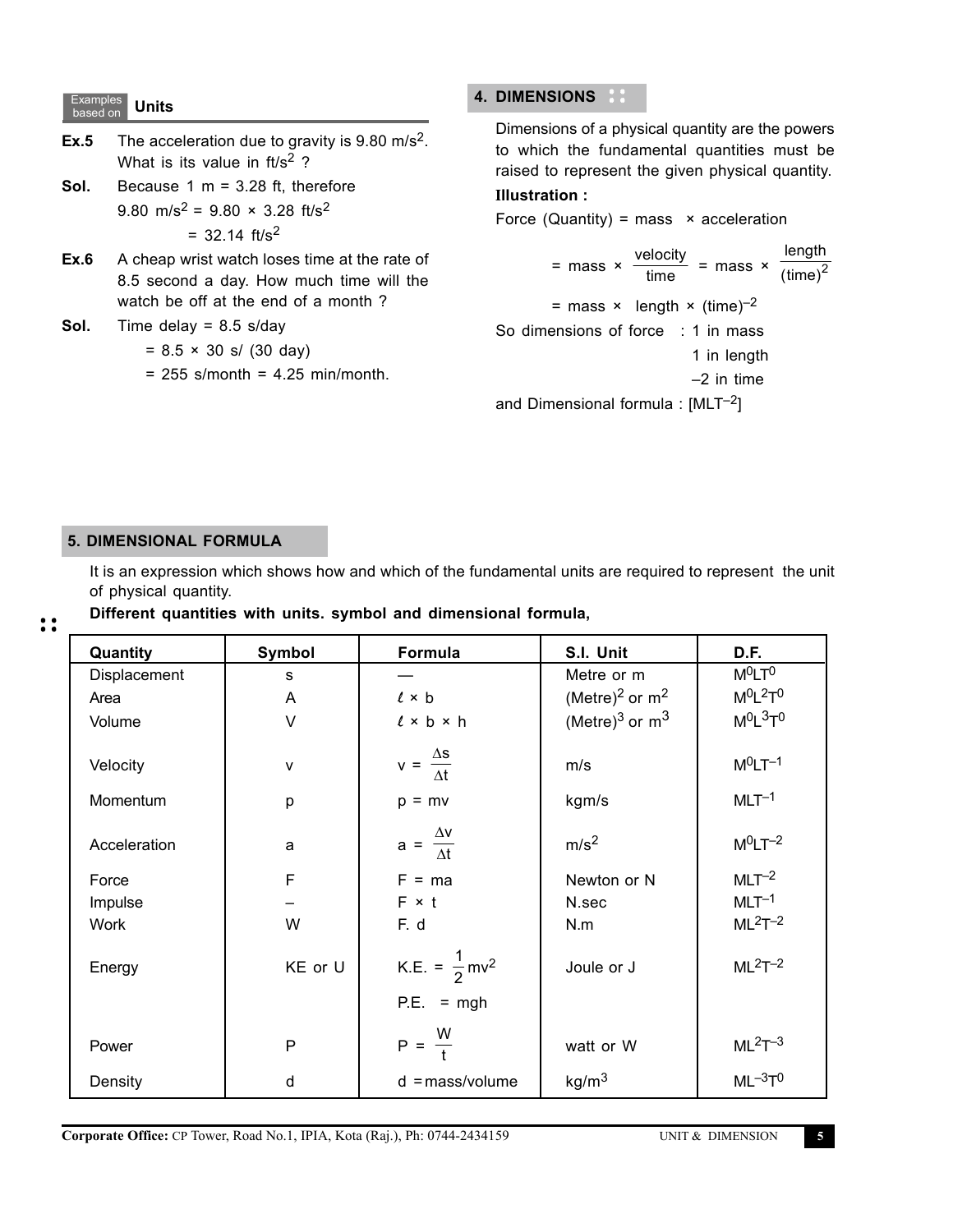| Pressure                 | $\mathsf{P}$          | $P = F/A$                                                               | Pascal or Pa                     | $ML^{-1}T^{-2}$                |
|--------------------------|-----------------------|-------------------------------------------------------------------------|----------------------------------|--------------------------------|
| Torque                   | $\tau$                | $\tau = r \times F$                                                     | N.m.                             | $ML2T-2$                       |
| Angular displacement     | $\boldsymbol{\theta}$ | $\theta = \frac{arc}{radius}$                                           | radian or rad                    | $M^0L^0T^0$                    |
| Angular velocity         | $\omega$              | $\omega = \frac{\theta}{t}$                                             | rad/sec                          | $M^{0}L^{0}T^{-1}$             |
| Angular acceleration     | $\alpha$              | $\alpha = \frac{\Delta \omega}{\Delta t}$                               | rad/sec <sup>2</sup>             | $M^0L^0T^{-2}$                 |
| Moment of Inertia        | I                     | $I = mr^2$                                                              | $kg-m2$                          | ML <sup>2</sup> T <sup>0</sup> |
| Angular momentum         | J or L                | $J = mvr$                                                               | kgm <sup>2</sup><br>$\mathbf{s}$ | $ML2T-1$                       |
| Frequency                | $v$ or $f$            | $f = \frac{1}{T}$                                                       | hertz or Hz                      | $M^{0}L^{0}T^{-1}$             |
| <b>Stress</b>            |                       | F/A                                                                     | N/m <sup>2</sup>                 | $ML^{-1}T^{-2}$                |
| Strain                   |                       | $\frac{\Delta\ell}{\ell}$ ; $\frac{\Delta A}{A}$ ; $\frac{\Delta V}{V}$ |                                  | MOLOTO                         |
| Youngs modulus           | Y                     | $Y = \frac{F/A}{\Delta \ell / \ell}$                                    | N/m <sup>2</sup>                 | $ML^{-1}T^{-2}$                |
| (Bulk modulus)           |                       |                                                                         |                                  |                                |
| Surface tension          | T                     | $rac{F}{\ell}$ or $rac{W}{A}$                                           | $\frac{N}{m}$ ; $\frac{J}{m^2}$  | $ML0T-2$                       |
| Force constant (spring)  | k                     | $F = kx$                                                                | N/m                              | $ML0T-2$                       |
| Coefficient of viscosity | η                     | $F = \eta \left( \frac{dv}{dx} \right) A$                               | kg/ms(poise in C.G.S)            | $ML^{-1}T^{-1}$                |
| Gravitational constant   | G                     | $F = \frac{Gm_1m_2}{r^2}$                                               | $\frac{N-m^2}{kg^2}$             | $M^{-1}L^{3}T^{-2}$            |
|                          |                       | $\Rightarrow G = \frac{Fr^2}{m_1m_2}$                                   |                                  |                                |
| Gravitational potential  | $V_g$                 | $V_g = \frac{PE}{m}$                                                    | J<br>kg                          | $M^0L^2T^{-2}$                 |
| Temperature              | $\theta$              |                                                                         | Kelvin or K                      | $M^0L^0T^0\theta^{+1}$         |
| Heat                     | Q                     | $Q = m \times S \times \Delta t$                                        | Joule or Calorie                 | $ML2T-2$                       |
| Specific heat            | $\mathsf S$           | $Q = m \times S \times \Delta t$                                        | Joule<br>kg.Kelvin               | $M^0L^2T^{-2}\theta^{-1}$      |
| Latent heat              | L                     | $Q = mL$                                                                | Joule<br>kg                      | $M^0L^2T^{-2}$                 |
| Coefficient of thermal   | K                     | $Q = \frac{KA(\theta_1 - \theta_2)t}{d}$                                | Joule<br>msecK                   | $MLT^{-3}\theta^{-1}$          |
| conductivity             |                       |                                                                         |                                  |                                |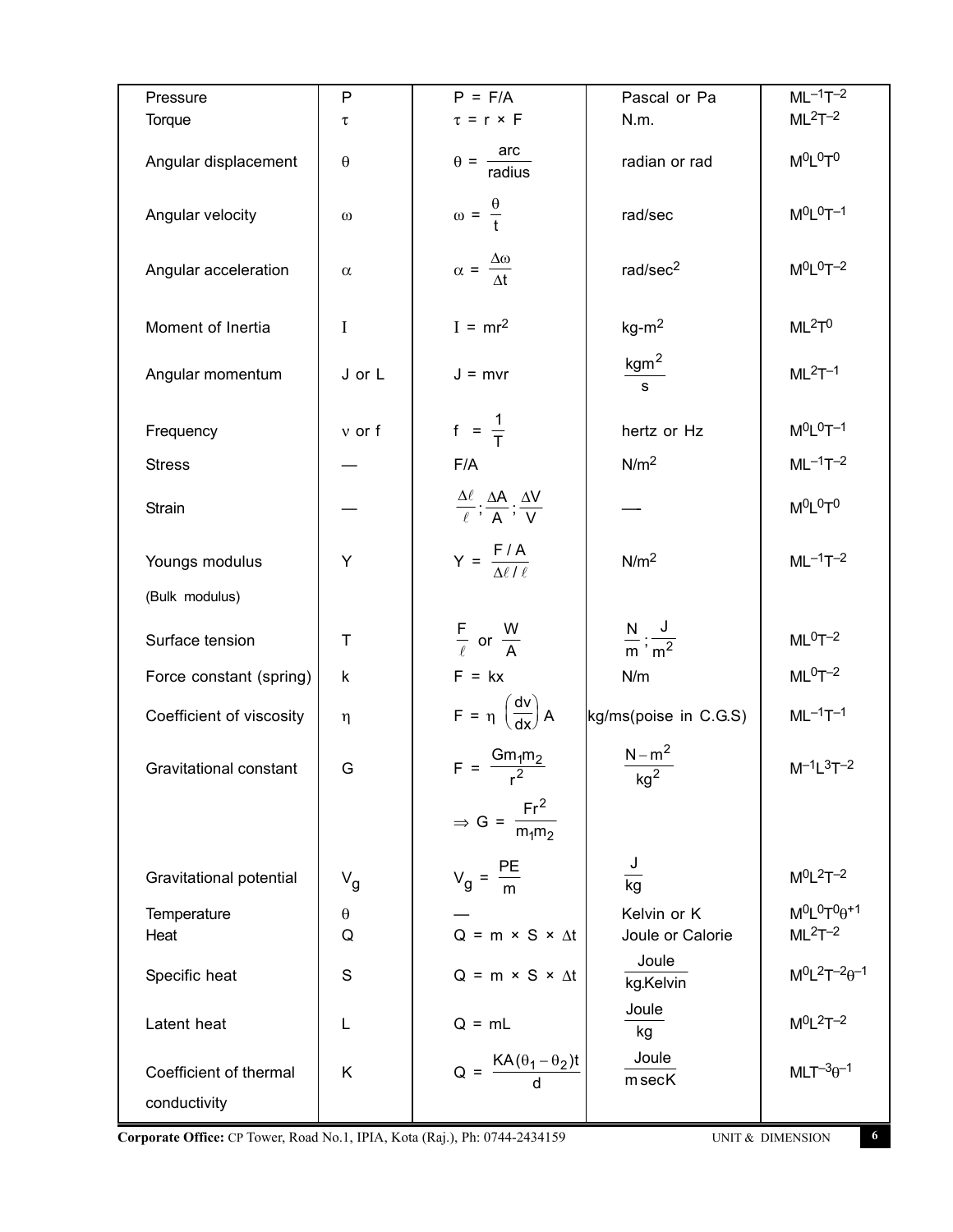|                                                               |                      |                                                                 | Joule                                            |                                                |
|---------------------------------------------------------------|----------------------|-----------------------------------------------------------------|--------------------------------------------------|------------------------------------------------|
| Universal gas constant                                        | R                    | $PV = nRT$                                                      | mol.K                                            | $ML^2T^{-2}\theta^{-1}$                        |
| Mechanical equivalent<br>of heat                              | J                    | $W = JH$                                                        |                                                  | $M^0L^0T^0$                                    |
| Charge                                                        | Q or q               | $I = \frac{Q}{t}$                                               | Coulomb or C                                     | $M^0L^0TA$                                     |
| Current                                                       | $\mathbf I$          |                                                                 | Ampere or A                                      | M <sup>O</sup> L <sup>O</sup> T <sup>O</sup> A |
| Electric permittivity                                         | $\varepsilon_0$      | $F = \frac{1}{4\pi\epsilon_0} \cdot \frac{q_1 q_2}{r^2}$        | $\frac{(coul.)^2}{N.m^2}$ or $\frac{C^2}{N-m^2}$ | $M^{-1}L^{-3}A^{2}T^{4}$                       |
| <b>Electric Potential</b>                                     | $\vee$               | $V = \frac{\Delta W}{q}$                                        | Joule/coul                                       | $ML^2T^{-3}A^{-1}$                             |
| Intensity of electric field                                   | E                    | $E =$                                                           | N/coul.                                          | $MLT^{-3}A^{-1}$                               |
| Capacitance                                                   | $\mathsf{C}$         | $Q = CV$                                                        | Farad                                            | $M^{-1}L^{-2}T^{4}A^{2}$                       |
| Dielectric constant<br>or relative permittivity<br>Resistance | $\varepsilon_r$<br>R | $\varepsilon_r = \frac{\varepsilon}{\varepsilon_0}$<br>$V = IR$ | Ohm                                              | $M^0L^0T^0$<br>$ML^2T^{-3}A^{-2}$              |
| Conductance                                                   | S                    | $S = \frac{1}{R}$                                               | Mho                                              | $M^{-1}L^{-2}T^{-3}A^2$                        |
| Specific resistance                                           | $\rho$               | $ho = \frac{RA}{\rho}$                                          | Ohm × meter                                      | $ML3T-3A-2$                                    |
| or resistivity                                                |                      |                                                                 |                                                  |                                                |
| Conductivity or                                               | $\sigma$             | $\sigma = \frac{1}{\rho}$                                       | Mho/meter                                        | $M^{-1}L^{-3}T^{3}A^{2}$                       |
| specific conductance                                          |                      |                                                                 |                                                  |                                                |
| Magnetic induction                                            | B                    | $F = qvBsin\theta$<br>or $F = BIL$                              | Tesla or weber/m <sup>2</sup>                    | $MT^{-2}A^{-1}$                                |
| Magnetic flux                                                 | $\phi$               | $e = \frac{d\phi}{dt}$                                          | Weber                                            | $ML^2T^{-2}A^{-1}$                             |
| Magnetic intensity                                            | H                    | $B = \mu H$                                                     | A/m                                              | $M^0L^{-1}T^0A$                                |
|                                                               |                      |                                                                 |                                                  |                                                |
| Magnetic permeability<br>of free space or medium              | $\mu_0$              | Idlsin $\theta$<br>$B =$<br>$\overline{r^2}$                    | N<br>$\overline{amp^2}$                          | $MLT^{-2}A^{-2}$                               |
| Coefficient of self or<br>Mutual inductance                   | L                    | $e = L \cdot \frac{dI}{dt}$                                     | Henery                                           | $ML^{2}T^{-2}A^{-2}$                           |
| Electric dipole moment                                        | р                    | $p = q \times 2\ell$                                            | C.m.                                             | M <sup>0</sup> LTA                             |
| Magnetic dipole moment                                        | M                    | $M = NIA$                                                       | amp.m <sup>2</sup>                               | $M^0L^2AT^0$                                   |
|                                                               |                      |                                                                 |                                                  |                                                |

**Corporate Office:** CP Tower, Road No.1, IPIA, Kota (Raj.), Ph: 0744-2434159 UNIT & DIMENSION **7** 

F q µ π 0 4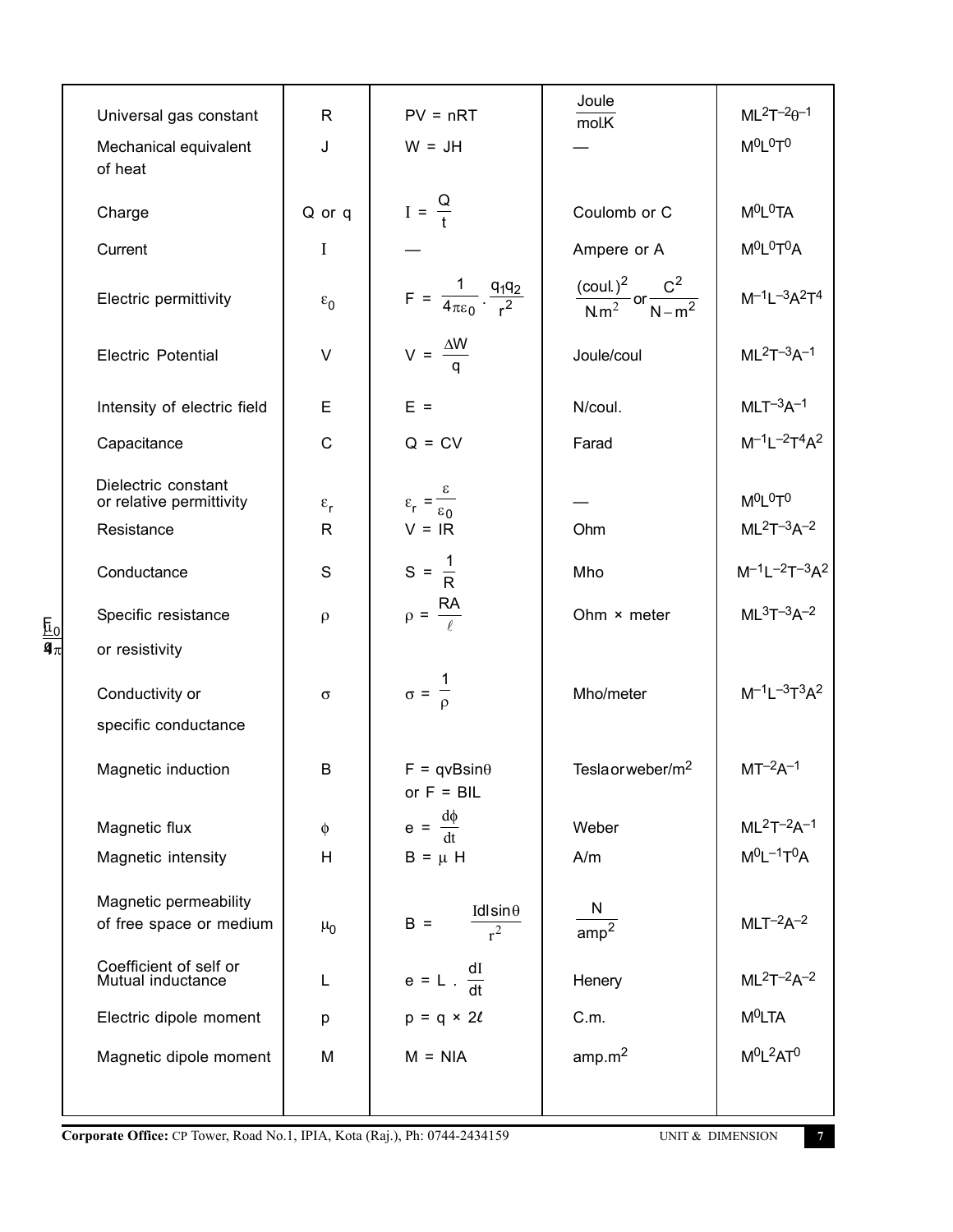| <b>Examples</b><br>based on | <b>Dimensions</b>                                                                                                                                                                                                                                                                                                                                                                                                             |
|-----------------------------|-------------------------------------------------------------------------------------------------------------------------------------------------------------------------------------------------------------------------------------------------------------------------------------------------------------------------------------------------------------------------------------------------------------------------------|
| Ex.7                        | (a) Can there be a physical quantity which<br>has no unit and dimensions                                                                                                                                                                                                                                                                                                                                                      |
|                             | (b) Can a physical quantity have unit without<br>having dimensions                                                                                                                                                                                                                                                                                                                                                            |
| Sol.                        | (a) Yes, strain                                                                                                                                                                                                                                                                                                                                                                                                               |
|                             | (b) Yes, angle with units radians                                                                                                                                                                                                                                                                                                                                                                                             |
| Ex.8                        | Fill in the blanks                                                                                                                                                                                                                                                                                                                                                                                                            |
|                             | (i) Three physical quantities which have same<br>dimensions are                                                                                                                                                                                                                                                                                                                                                               |
|                             | (ii) Mention a scalar and a vector physical                                                                                                                                                                                                                                                                                                                                                                                   |
|                             | quantities having same dimensions                                                                                                                                                                                                                                                                                                                                                                                             |
|                             |                                                                                                                                                                                                                                                                                                                                                                                                                               |
| Sol.                        | (i) Work, energy, torque<br>(ii) Work, torque                                                                                                                                                                                                                                                                                                                                                                                 |
| Ex.9                        | Choose the correct statement (s)                                                                                                                                                                                                                                                                                                                                                                                              |
|                             | (A) all quantities may be represented                                                                                                                                                                                                                                                                                                                                                                                         |
|                             | dimensionally in terms of the base                                                                                                                                                                                                                                                                                                                                                                                            |
|                             | quantities                                                                                                                                                                                                                                                                                                                                                                                                                    |
|                             | (B) all base quantity cannot be represented<br>dimensionally in terms of the rest of the                                                                                                                                                                                                                                                                                                                                      |
|                             | base quantities                                                                                                                                                                                                                                                                                                                                                                                                               |
|                             | (C) the dimension of a base quantity in other<br>base quantities is always zero.                                                                                                                                                                                                                                                                                                                                              |
|                             | (D) the dimension of a derived quantity is                                                                                                                                                                                                                                                                                                                                                                                    |
|                             | never zero in any base quantity.                                                                                                                                                                                                                                                                                                                                                                                              |
| Sol.                        | [A,B,C]                                                                                                                                                                                                                                                                                                                                                                                                                       |
|                             | (B) all the fundamental base quantities are                                                                                                                                                                                                                                                                                                                                                                                   |
|                             | independent of any other quantity<br>(C) same as above                                                                                                                                                                                                                                                                                                                                                                        |
|                             |                                                                                                                                                                                                                                                                                                                                                                                                                               |
| Ex.10                       | If velocity $(V)$ , time $(T)$ and force $(F)$ were chosen                                                                                                                                                                                                                                                                                                                                                                    |
|                             | as basic quantities, find the dimensions of mass.                                                                                                                                                                                                                                                                                                                                                                             |
| Sol.                        | Dimensionally:                                                                                                                                                                                                                                                                                                                                                                                                                |
|                             | Force = mass $\times$ acceleration                                                                                                                                                                                                                                                                                                                                                                                            |
|                             | Force = mass $\times$                                                                                                                                                                                                                                                                                                                                                                                                         |
|                             | Force $\times$ time                                                                                                                                                                                                                                                                                                                                                                                                           |
|                             | Mass = $\frac{1}{\sqrt{\frac{1}{\sqrt{1+\frac{1}{\sqrt{1+\frac{1}{\sqrt{1+\frac{1}{\sqrt{1+\frac{1}{\sqrt{1+\frac{1}{\sqrt{1+\frac{1}{\sqrt{1+\frac{1}{\sqrt{1+\frac{1}{\sqrt{1+\frac{1}{\sqrt{1+\frac{1}{\sqrt{1+\frac{1}{\sqrt{1+\frac{1}{\sqrt{1+\frac{1}{\sqrt{1+\frac{1}{\sqrt{1+\frac{1}{\sqrt{1+\frac{1}{\sqrt{1+\frac{1}{\sqrt{1+\frac{1}{\sqrt{1+\frac{1}{\sqrt{1+\frac{1}{\sqrt{1+\frac{1}{\sqrt{1+\frac{1}{\sqrt{$ |
|                             | mass = $FTV^{-1}$                                                                                                                                                                                                                                                                                                                                                                                                             |
| Ex.11                       | In a particular system, the unit of length,<br>mass and time are chosen to be 10cm, 10gm                                                                                                                                                                                                                                                                                                                                      |
|                             | and 0.1s respectively. The unit of force in                                                                                                                                                                                                                                                                                                                                                                                   |
|                             | this system will be equivalent to                                                                                                                                                                                                                                                                                                                                                                                             |
|                             | (A) $\frac{1}{10}$ N<br>$(B)$ 1N                                                                                                                                                                                                                                                                                                                                                                                              |
|                             |                                                                                                                                                                                                                                                                                                                                                                                                                               |

(C) 10N (D) 100 N

**Sol.** Dimensionally

 $F = MLT^{-2}$ In C.G.S system 1 dyne = 1g 1 cm  $(1s)^{-2}$ In new system

 $1x = (10g) (10 cm) (0.1s)^{-2}$ 

1x 1dyne  $=\frac{1}{10g}$ 1g  $\times$   $\frac{1cm}{10cm} \left(\frac{10s}{1s}\right)^{-2}$ 1s  $\left(\frac{10s}{1}\right)^{-1}$ J  $\left(\frac{10s}{4}\right)$ Y ſ 1 dyne  $=$ 1  $\frac{10,000}{}$  × 1x  $10<sup>4</sup>$  dyne = 1x 10  $x = 10^5$  dyne = 1 N

$$
x = \frac{1}{10} N
$$

**Ex.12** If the units of length and force are increased four times, then the unit of energy will

- (A) increase 8 times
- (B) increase 16 times
- (C) decreases 16 times
- (D) increase 4 times

**Sol.** Dimensionally  $\cdots$   $2-2$ 

$$
E = ML^2T^{-2}
$$
  
 $F = (MLT^{-2})(1)$ 

$$
E = (\text{WEL} \mid \text{E})
$$
  

$$
F' = (4) \ (M \mid T^{-2}) \ (4 \mid \text{E})
$$

$$
E' = (4)(ML^{2}T^{-2})
$$

**Note :**

**5.1** Two physical quantities having same dimensions can be added or subtracted but there is no such restriction in division and multiplication. (Principle of homogeneity)

Ι**llustration :** Using the theory of dimensions, determine the dimensions of constants 'a' and 'b'

in Vander Wall's equation. 
$$
\left(P + \frac{a}{V^2}\right)(V - b) = RT
$$

**Sol.** a  $\overline{\mathsf{V}^2}\;$  must have the same dimensions as that of

P (because it is added to P)

Dimension of b must be same as that of V.

$$
\frac{[a]}{L^{6}} = ML^{-1}T^{-2}
$$
  
[a] = ML<sup>5</sup>T<sup>-2</sup>  
[b] = L<sup>3</sup>

**Corporate Office:** CP Tower, Road No.1, IPIA, Kota (Raj.), Ph: 0744-2434159 UNIT & DIMENSION **8**

veloc time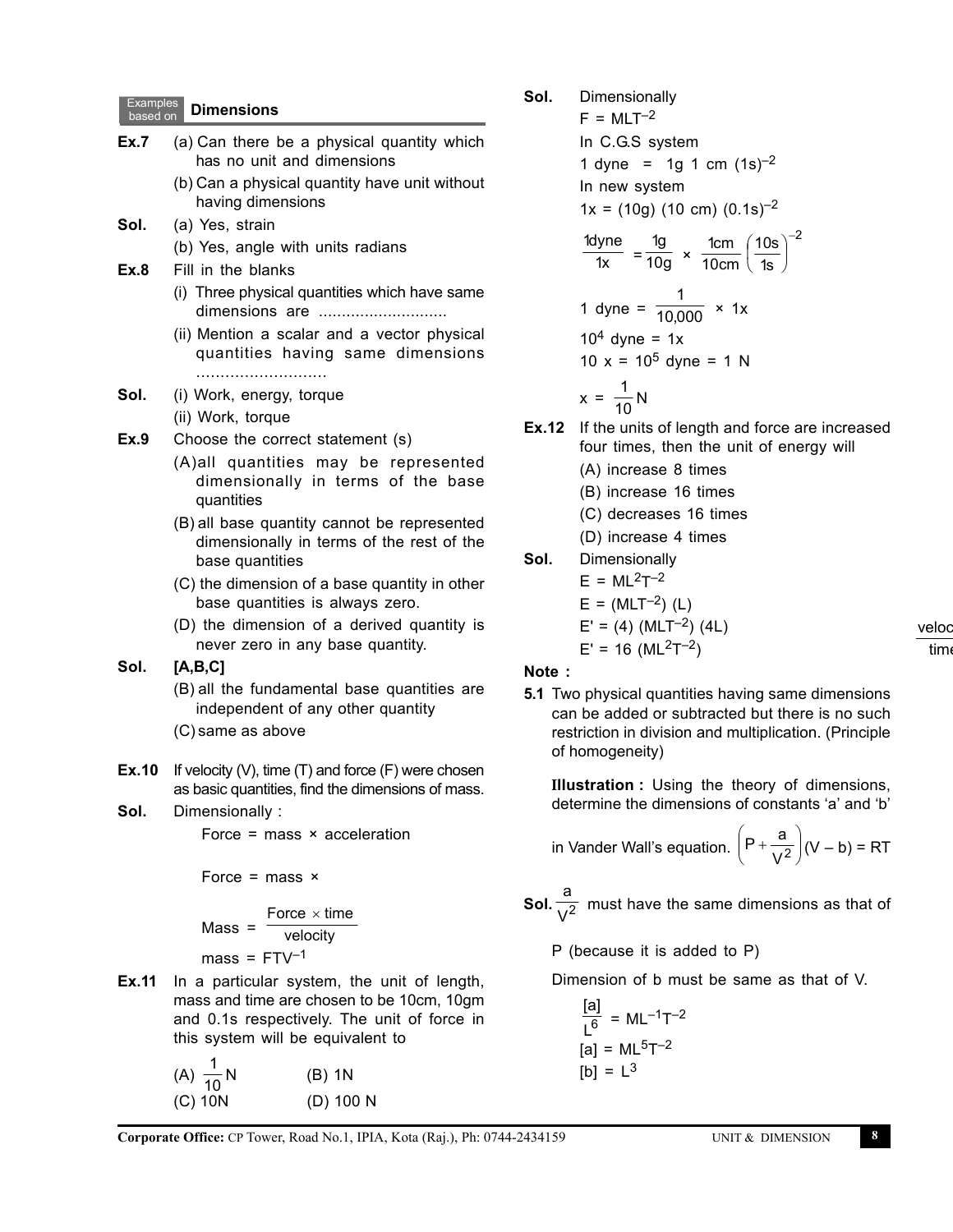**5.2** Expressions such as sinx ; cosx (trigonometric functions)  $e^X$ ,  $a^X$ , log x,  $\ell$ nx, have no dimensions. In these quantities 'x' has also no dimensions.

#### Examples based on **Remarks**

**Ex.13** The time dependence of physical quantity P is found to be of the form  $P = P_0 e^{-\alpha t^2}$ 

Where't' is the time and  $\alpha$  is some constant.

Then the constant  $\alpha$  will

- (A) be dimensionless
- (B) have dimensions of  $T^{-2}$
- (C) have dimensions of P
- (D) have dimensions of P multiplied by  $T^{-2}$
- **Sol.** Since in e<sup>x</sup>, x is dimensionless

∴ In  $\blacksquare$ ;  $\alpha t^2$  should be dimensionless  $\alpha$ t<sup>2</sup> = M<sup>0</sup>L<sup>0</sup>T<sup>0</sup>  $\alpha = M^0L^0T^{-2}$ 

# **6. APPLICATION OF DIMENSIONAL ANALYSIS**

**6.1 To find the unit of a given physical quantity in a given system of units**

Illustration  $F = [MLT^{-2}]$ 

r

M 2

Gm*a*n<sub>2</sub> coefficients. **6.2** In finding the dimensions of physical constants 2 C<br>e  $\overline{\phantom{a}}$  $\frac{Gm}{\sqrt{2}}$  $\times$ n<br>]

#### **Examples** based on **Application of dimensional analysis**

**Ex.14** To find the dimensions of physical constants, G, h, η etc.

2

L [G][M<sup>∠</sup>]

**Sol.** Dimension of (Gravitational constant)

$$
G : F = \Rightarrow [MLT^{-2}] = \frac{[G][N]}{L^2}
$$
  
\n
$$
G = M^{-1}L^3T^{-2}
$$
  
\nDimensions of h : Plank's constant  
\n
$$
E = hv
$$

$$
ML^{2}T^{-2} = h \cdot \frac{1}{T}
$$

$$
h = ML^2T^{-1}
$$

**Dimension of** η **:** Coefficient of viscosity.

 $F = 6\pi nvr$ 

$$
[MLT^{-2}] = \eta [LT^{-1}][L]
$$

$$
\eta = [ML^{-1}T^{-1}]
$$

**6.2.1** To convert a physical quantity from one system to the other

- Example based on **Conversion of units from one system to other system of units**
- **Ex.15** Conversion of Newton to Dyne

 (MKS) (C.G.S.) Dimensional formula of  $F = MLT^{-2}$ 

$$
1N = \frac{1kg \times 1m}{(|\sec|^2)} = \frac{1000 \text{ g} \times 100 \text{ cm}}{(|\sec|)^2}
$$

$$
= 10^5 \frac{\text{g.cm}}{\text{sec}^2}
$$

 $1N = 10^5$  Dyne

**Ex.16** Conversion of G from SI system to C.G.S. Dimensional formula =  $M^{-1}L^{3}T^{-2}$ 

G = 6.67 × 10<sup>-11</sup> × 
$$
\frac{m^3}{\text{kg.s}^2}
$$

$$
G = 6.67 \times 10^{-11} \times \frac{(100 \text{cm})^3}{1000g(\text{1sec})^2}
$$

G = 6.67 × 10<sup>-11</sup> × 
$$
\frac{10^6}{10^3}
$$
  $\frac{\text{cm}^3}{\text{g.sec}^2}$ 

$$
G = 6.67 \times 10^{-8} \frac{cm^3}{g \sec^2}
$$

- **Ex.17** If the units of force, energy and velocity in a new system be 10 N, 5J and 0.5  $\text{ms}^{-1}$ respectively, find the units of mass, length and time in that system.
- **Sol.** Let  $M_1$ ,  $L_1$  and  $T_1$  be the units of mass, length and time in SI and  $M_2$ ,  $L_2$  and  $T_2$  the corresponding units in new system. The dimensional formula for force is  $(M<sup>1</sup> L<sup>1</sup> T<sup>-2</sup>)$

Hence the conversion formula for force becomes

$$
n_2 = n_1 \left[\frac{M_1}{M_2}\right]^1 \left[\frac{L_1}{L_2}\right]^1 \left[\frac{T_1}{T_2}\right]^{-2}
$$

Here  $n_1$ = 10 N,  $n_2$  = 1, Substituting we get

$$
1 = 10 \qquad \qquad \left[\frac{L_1}{L_2}\right]^1 \left[\frac{T_1}{T_2}\right]^{-2} \dots (1)
$$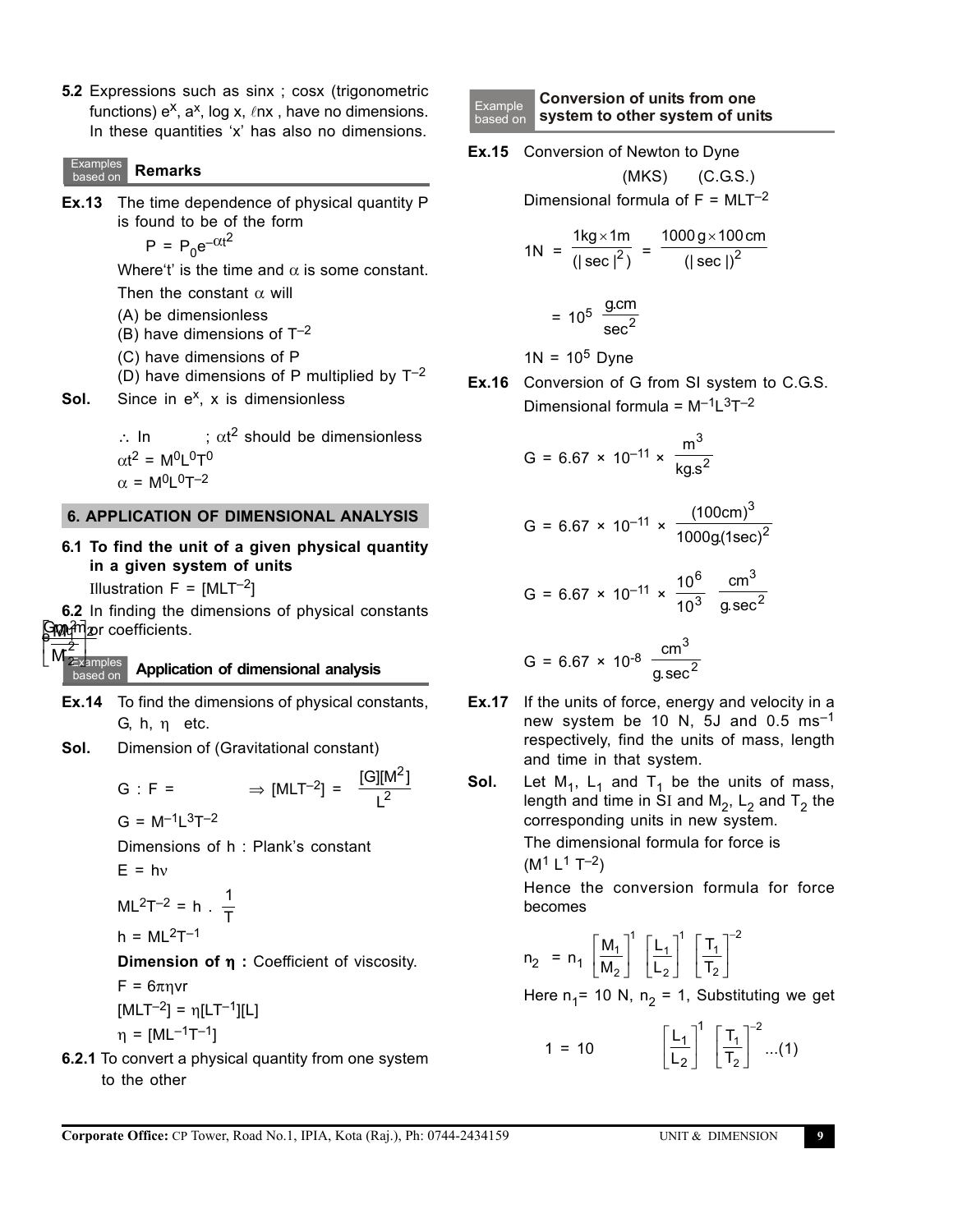The dimensional formula for work is  $(M<sup>1</sup> L<sup>2</sup> T<sup>-2</sup>)$ 

$$
n_2 = n_1 \left[\frac{M_1}{M_2}\right]^1 \left[\frac{L_1}{L_2}\right]^2 \left[\frac{T_1}{T_2}\right]^{-2}
$$

 $n_1 = 5$  J,  $n_2 = 1$ Substituting values we get

$$
1 = 5 \left[\frac{M_1}{M_2}\right]^1 \left[\frac{L_1}{L_2}\right]^2 \left[\frac{T_1}{T_2}\right]^{-2} \quad ...(2)
$$

Similarly the dimensional formula for velocity is ( $M^{\circ}$  L<sup>1</sup> T<sup>-1</sup>).

Hence, conversion formula for velocity is

$$
n_2 = n_1 \left[\frac{M_1}{M_2}\right]^0 \left[\frac{L_1}{L_2}\right]^1 \left[\frac{T_1}{T_2}\right]^{-1}
$$

Here  $n_1 = 0.5$  ms<sup>-1</sup>,  $n_2 = 1$ , Substituting values we get

1= 0.5 
$$
\left[\frac{L_1}{L_2}\right]^1 \left[\frac{T_1}{T_2}\right]^{-1}
$$
 ...(3)  
Dividing (2) by (1), 1 =  $\left[\frac{L_1}{L_2}\right]$ ,

1

 $\overline{\mathsf{L}}$  $\overline{\phantom{a}}$ 

Dividing (2) by (1), 1 =  $\left| \begin{array}{c} \frac{\mathsf{L}}{\mathsf{L}} \\ \end{array} \right|$ 

$$
L_2 = \frac{L_1}{2} = \frac{1}{2} \text{ m} = 0.5 \text{ m}
$$

Substituting value of L L 1  $\left[\frac{\mathsf{L}_1}{\mathsf{L}_2}\right]$  in (3), we get  $\overline{\mathbb{L}}$  $\overline{\mathsf{L}}$  $\begin{array}{c} \end{array}$ 

1= 0.5 × 2 
$$
\left[\frac{T_1}{T_2}\right]^{-1}
$$
,  $\frac{T_1}{T_2}$  = 1,  $T_2$  = 1s

Substituting value of L L 1  $\left[\frac{\mathsf{L}_1}{\mathsf{L}_2}\right]$  and  $\left[\frac{\mathsf{T}}{\mathsf{T}_2}\right]$  $\overline{\mathbb{L}}$  $\overline{\mathsf{L}}$  $\begin{array}{c} \end{array}$ T 1  $\left[\frac{\mathsf{T}_1}{\mathsf{T}_2}\right]$  in (1)  $\overline{\mathbb{L}}$  $\overline{\mathsf{L}}$  $\begin{array}{c} \end{array}$ 

$$
1 = 10 \left[\frac{M_1}{M_2}\right] \times 2 \times 1,
$$

$$
1 = 20 \left[\frac{M_1}{M_2}\right],
$$

 $M_2$  = 20 M<sub>1</sub> as M<sub>1</sub> = 1kg, M<sub>2</sub> = 20 kg. Hence units of mass, length and time are 20 kg, 0.5 m and 1 sec respectively

**6.2.2** Conversion of a quantity from a given system to new hypothetical system

#### **Examples**

- **Ex.18** The density of a substance is 8 g/cm<sup>3</sup>. Now we have a new system in which unit of length is 5cm and unit of mass 20g. Find the density in this new system
- **Sol.** In the new system ; Let the symbol of unit of length be La and mass be Ma.

Since 
$$
5cm = 1
$$
 La  $\Rightarrow$   $1cm = \frac{11a}{5}$   
\n $20g = 1Ma$   $\Rightarrow 1g = \frac{1Ma}{20}$   
\nD = 8 g/cm<sup>3</sup>=  $\frac{\left(8 \times \frac{1}{20}\right)Ma}{\left(\frac{11a}{5}\right)^3}$ 

D = 50 Ma/(La)<sup>3</sup>

= 50 units in the new system

**6.3 To check the dimensional correctness of a given relation**

#### Examples **Dimensional correctness**

**Ex.19** Find the correct relation

$$
F = \qquad \text{or} \ \frac{mv^2}{r} \qquad \qquad \frac{f}{r}v
$$

2

r

2 2

**Sol.** Checking the dimensionally correctness of relation

$$
F = \frac{mv^{2}}{r^{2}}
$$
  
L.H.S. = MLT<sup>-2</sup>  
R.H.S. =  $\frac{M(LT^{-1})^{2}}{L^{2}}$  = ML<sup>0</sup>T<sup>-2</sup>; LHS  $\neq$  RHS  

$$
F = \frac{Mv^{2}}{r}
$$
  
LHS = MLT<sup>-2</sup>  
RHS =  $\frac{M(LT^{-1})^{2}}{L}$  = MLT<sup>-2</sup>; LHS = RHS

Hence dimensionally second relation is correct

#### **Limitation :**

It is not necessary that every dimensionally correct relation, physically may be correct

# **6.4 As a research tool to derive new relation**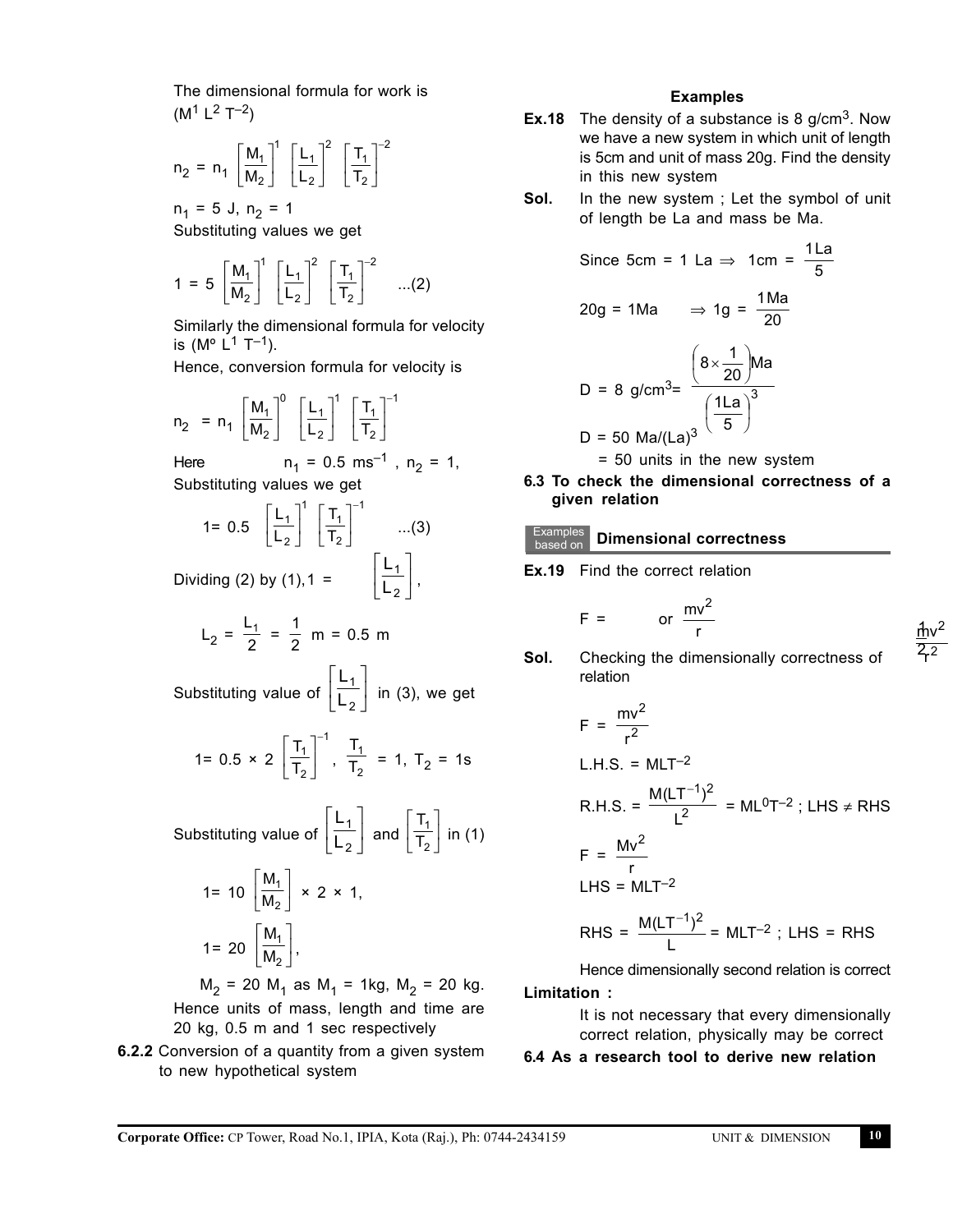#### Examples **Deriving new relation**

- **Ex.20** To derive the Einstein mass energy relation
- **Sol.**  $E = f(m, c)$  $E = k$  M<sup>x</sup>C<sup>y</sup>  $ML^{2}T^{-2} = M^{x} (LT^{-1})^{y}$  $ML^{2}T^{-2} = M^{x}LYT^{-y}$ Comparing the coefficients  $x = 1$  ;  $y = +2$ Through experiments ;  $k = 1$ 
	- ∴  $E = mc^2$
- **Ex.21** When a small sphere moves at low speed through a fluid, the viscous force F opposing the motion, is found experimentaly to depend on the radius 'r', the velocity v of the sphere and the viscosity  $\eta$  of the fluid. Find the force F (Stoke's law)
- **Sol.** F = f (η ; r ; v)

$$
F = k \cdot \eta \cdot r \cdot v
$$
  
MLT<sup>-2</sup> = (ML<sup>-1</sup>T<sup>-1</sup>)<sup>x</sup> (L)<sup>y</sup> (LT<sup>-1</sup>)<sup>z</sup>  
MLT<sup>-2</sup> = M<sup>x</sup> L<sup>-x + y + z</sup> T<sup>-x-z</sup>

comparing coefficients

 $x = 1$ ,  $-x + y + z = 1$ ;  $-x - z = -2$  $-1$ 

$$
x = y = z =
$$

 $F = knvr$ 

 $F = 6\pi nvr$ 

As through experiments :  $k = 6\pi$ 

**Ex.22** A gas bubble from an explosion under water, oscillates with a period T proportional to  $p^a d^b E^c$  where p is the static pressure, d is the density of water and E is the total energy of explosion. Find the values of a,b, and c.

**Sol.**  $a = -$  ;  $b = \frac{1}{2}$  and  $c = \frac{1}{3}$ 3

# **7. LIMITATIONS OF THE APPLICATION OF DIMENSIONAL ANALYSIS**

**7.1** If the dimensions are given, then the physical quantity may not be unique as many physical quantities can have same dimensions.

Examples based on **Limitation of dimensional analysis**

- **Ex.23** If there is a physical quantity whose dimensional formula is [ML<sup>2</sup>T<sup>-2</sup>]. Determine the physical quantity.
- **Sol.** It may be torque, work or energy.

**7.2** Since numerical constant have no dimensions.

Such as deduced by the methods of dimensions.

**7.3** The method of dimensions cannot be used to derive relations other than product of power functions.

**Illustration** : S = ut +  $\frac{1}{2}$  at<sup>2</sup>, y = asinωt

#### **Note :**

However the dimensional correctness of these can be checked

**EX.20** To derive Einstein mass - energy relation<br> **Sol.** E = f (m, c)<br>  $E = f(n \text{ or } 1 \text{ or } k)$ <br>  $M = 7^{-2} = M^x (L^{1-T})^y$ <br>  $M = M^x (L^{1-T})^x$ <br>  $M = M^x (L^{1-T})^x$ <br>  $M = M^x (L^{1-T})^x$ <br>  $M = M^x (L^{1-T})^x$ <br>  $M = M^x (L^{1-T})^x$ <br>  $M = M^x (L^{1-T})^x$ <br>  $M$ **7.4** The method of dimensions cannot be applied to derive formula if in mechanics a physical quantity depends on more than three physical quantities. As then there will be less number (=3) of equations than the unknowns. However the dimensional correctness of the equation can be checked

**Illustration :** T = 2π  $\sqrt{\sf mg\ell}$ I cannot be derived by theory of dimensions.

**7.5** Even if a physical quantity depends on three physical quantities, out of which two have same dimensions, the formula cannot be derived by theory of dimensions.

Ι**llustration :** Formula of the frequency of a tunning fork f = d  $L^2$ ſ  $\left(\frac{d}{L^2}\right)$  v

$$
[unning for k] =
$$

**Note :**

However the dimensional correctness can be checked.

#### **8. SIGNIFICANT DIGITS**

**8.1** Normally decimal is used after first digit using powers of ten,

Ι**llustration :**3750 m will be written as 3.750 x103 m

**8.2** The order of a physical quantity is expressed in power of 10 and is taken to be 1 if ≤  $(10)^{1/2} = 3.16$ and 10 if > 3.16

**Illustration** : speed of light =  $3 \times 10^8$ , order =  $10^8$ Mass of electron =  $9.1 \times 10^{-31}$ , order =  $10^{-30}$ 

**8.3 Significant digits :** In a multiplication or division of two or more quantities, the number of significant digits in the answer is equal to the number of significant digits in the quantity which has the minimum number of significant digit

5  $\overline{a}$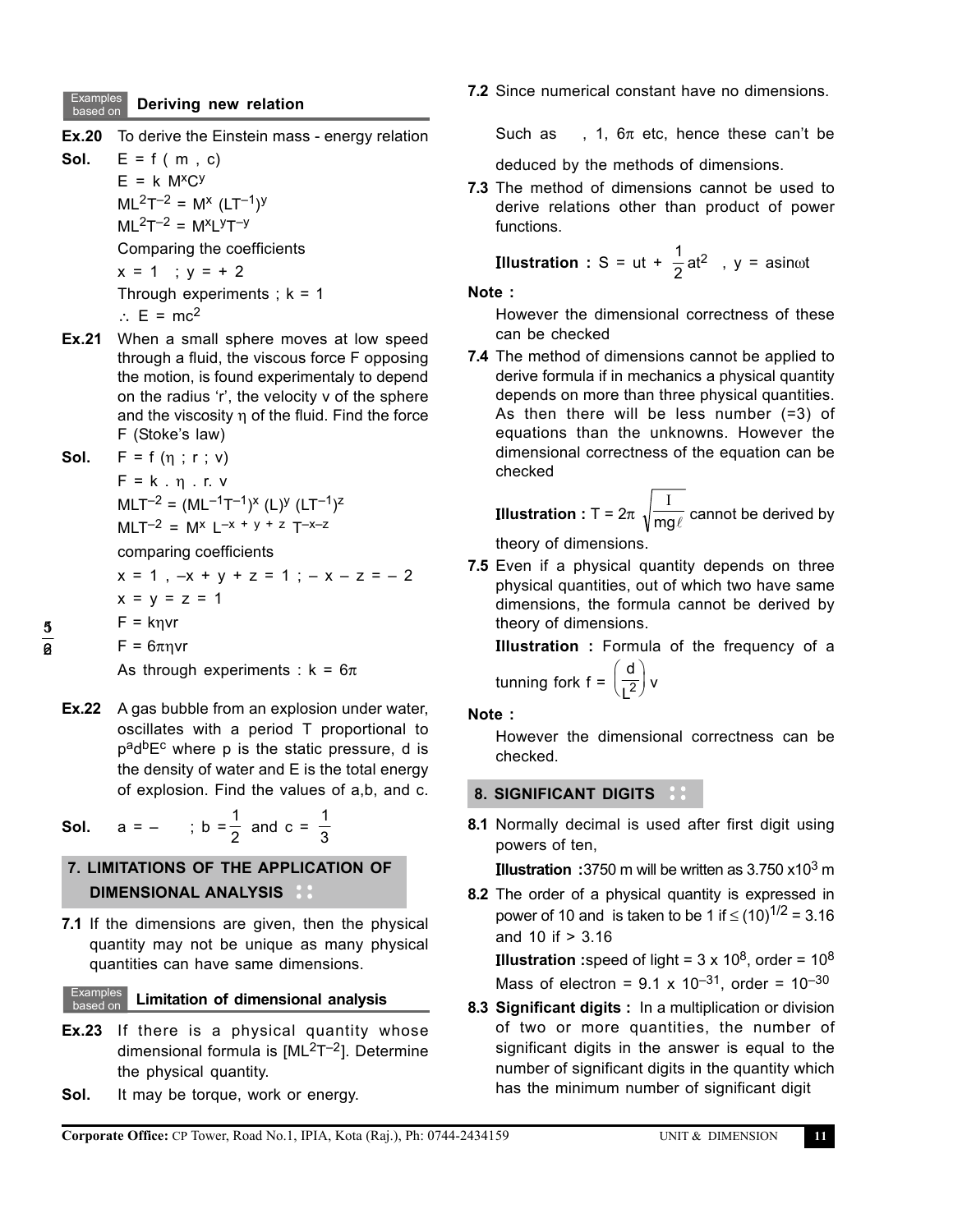Ι**llustration :** 12.0/7.0 will have two significant digits only.

**8.4** The insignificant digits are dropped from the result if they appear after the decimal point. They are replaced by zeroes if they appear to the left of two decimal point. The least significant digit is rounded according to the rules given below.

**Rounding off :** If the digit next to one rounded as more then 5, the digit to be rounded is increased by 1; if the digit next to the one rounded is less than 5, the digit to be rounded is left unchanged, if the digit next to one rounded is 5, then the digit to be rounded is increased by 1 if it odd and is left unchanged if it is even.

- **8.5** For addition and subtraction write the numbers one below the other with all the decimal points in one line now locate the first column from left that has doubtful digits. All digits right to this column are dropped from all the numbers and rounding is done to this column. The addition and subtraction is now performed to get the answer.
- **8.6** Number of 'Significant figure' in the magnitude of a physical quantity can neither be increased nor decreased.

Ι**llustration ::** If we have 3.10 kg than it can not be written as 3.1 kg or 3.100 kg.

# **Examples based on significant digits**

- **Ex.24** Round off the following numbers to three significant digits
	- (a) 15462
	- (b) 14.745
	- (c)14.750
	- (d)  $14.650 \times 10^{12}$ .
- **Sol.**(a) The third significant digit is 4. This digit is to be rounded. The digit next to it is 6 which is greater than 5. The third digit should, therefore , be increased by 1. The digits to be dropped should be replaced by zeros because they appear to the left of the decimal. Thus, 15462 becomes 15500 on rounding to three significant digits.
	- (b) The third significant digit in 14.745 is 7. The number next to it is less than 5. So 14.745 becomes 14.7 on rounding to three significant digits.
	- (c) 14.750 will become 14.8 because the digit to be rounded is odd and the digit next to it is 5.

(d) 14.650  $\times$  10<sup>12</sup> will become 14.6  $\times$  10<sup>12</sup> because the digit to be rounded is even and the digit next to it is 5.

**Ex.25** Evaluate  $\frac{25.2 \times 1374}{33.3}$ . All the digits in this

expression are significant.

**Sol.** We have 
$$
\frac{25.2 \times 1374}{33.3} = 1039.7838 \dots
$$

Out of the three numbers given in the expression 25.2 and 33.3 have 3 significant digits and 1374 has four. The answer should have three significant digits. Rounded 1039.7838 .... to three significant digits, it becomes 1040.

Thus , we write.

$$
\frac{25.2 \times 1374}{33.3} = 1040.
$$

**Ex.26** Evaluate 24.36 + 0.0623 + 256.2

**Sol.** 24.36 0.0623 256.2

> Now the first column where a doubtful digit occurs is the one just next to the decimal point (256.2). All digits right to this column must be dropped after proper rounding. The table is rewritten and added below

| 24.4  |                  |
|-------|------------------|
| 0.1   |                  |
| 256.2 |                  |
|       |                  |
| 280.7 | The sum is 280.7 |

# **SUPPLEMENTRY**

#### **9. FRACTIONAL AND PERCENTAGE ERRORS**

**9.1** Absolute error

=

 = |experimental value – standard value| 9.2 If ∆x is the error in measurement of x, then

Fractional error =  $\frac{dy}{dx}$ ∆x

Percentage error = × 100%

Percentage error in experimental measurement

 $× 100%$ 

x ∆x expe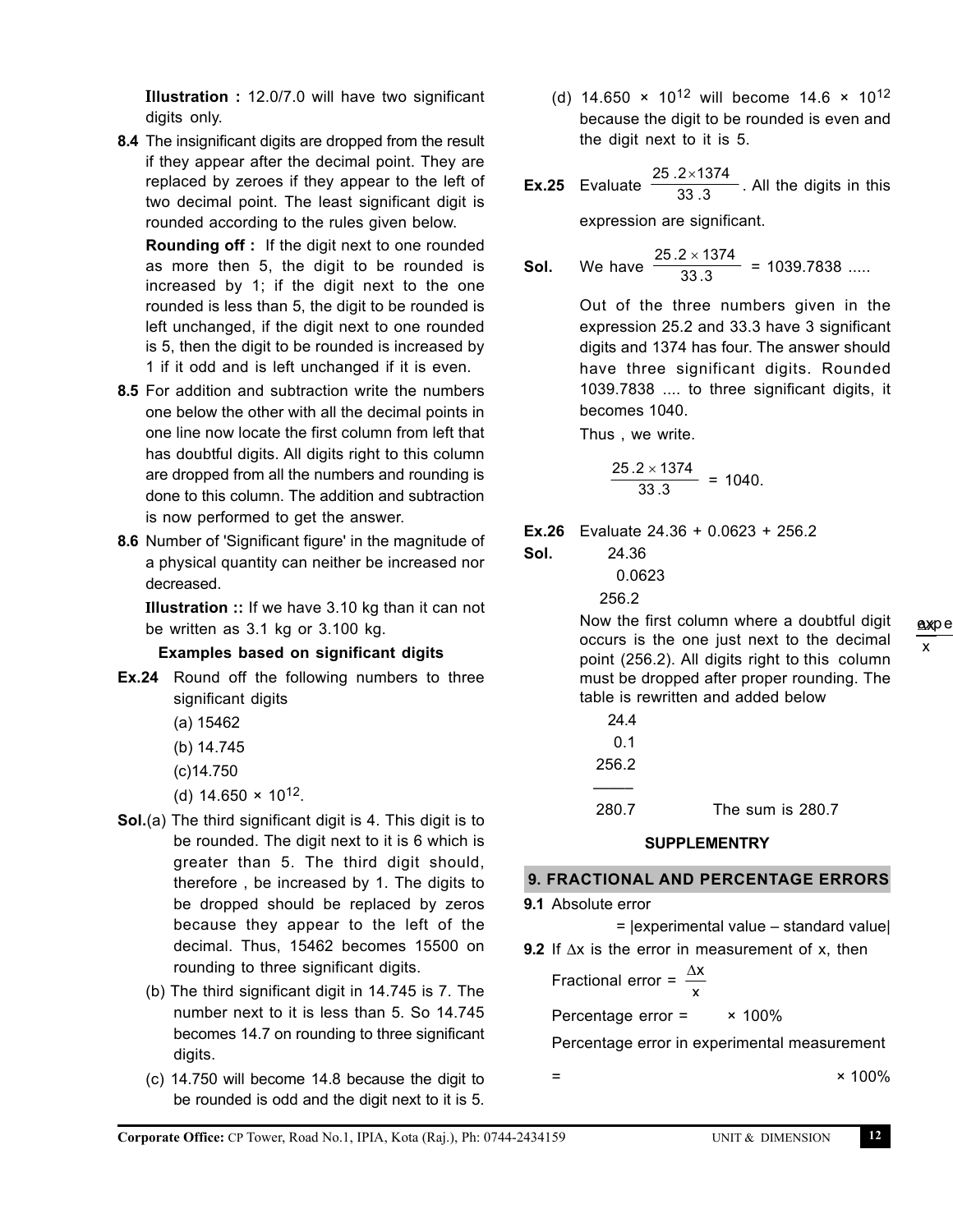**9.3 Propagation of error (Addition and Subtraction) :**

Let error in x is  $\pm \Delta x$ , and error in y is  $\pm \Delta y$ , then the error in  $x + y$  or  $x - y$  is  $\pm (\Delta x + \Delta y)$ . The errors add.

#### **9.4 Multiplication and Division :**

Let errors in x, y, z are respectively  $\pm \Delta x$ ,  $\pm \Delta y$ and  $\pm \Delta z$ . Then error in a quantity f (defined as)

 $f =$ is obtained from the relation

$$
\frac{\Delta f}{f} = |a| \qquad + |b| \left| \frac{\Delta y}{y} \right| + |c| \left| \frac{\Delta z}{z} \right|.
$$
 The

fraction errors (with proper multiples of exponents) add. The error in f is  $\pm \Delta f$ .

#### **9.5 Important Points :**

- **9.5.1** When two quantities are added or subtracted the absolute error in the result is the sum of the absolute error in the quantities.
- **9.5.2** When two quantities are multiplied or divided, the fractional error in the result is the sum of the fractional error in the quantities to be multiplied or to be divided.
- c  $\overline{k}$ am z 2∦थ x ∆x **9.5.3** If the same quantity x is multiplied together n times (i.e.  $x^n$ ), then the fractional error in  $x^n$  is  $\frac{1}{2}$  amples in times the fractional error in x, based on g l ∆l l  $\overline{\bm{x}}$

i.e. 
$$
\pm n \frac{\Delta x}{x}
$$

#### **Errors**

**Ex.27** In an experiment to determine acceleration due to gravity by simple pendulum, a student commit positive error in the measurement of length and 3% negative error in the measurement of time period. The percentage error in the value of g will be- 2<sup>3</sup><br>
23 The state of n times the fractional error in x,<br>
i.e.  $\pm n \frac{\Delta x}{x}$ <br>
Errors<br>
Ex.27 In an experiment to determine accelera<br>
due to gravity by simple pendulum, a stude<br>
commit positive error in the measurement<br>
len

| (A) 7%   | (B) 10% |
|----------|---------|
| $(C)$ 4% | (D) 3%  |

**Sol.** We know 
$$
T = k
$$

$$
\therefore T^2 = k' \left(\frac{\ell}{g}\right) \implies g = k' \frac{\ell}{T^2}
$$
  

$$
\frac{\Delta g}{g} \times 100 = \times 100 + \times 1
$$
  

$$
= 1\% + 2 \times 3\% = 7\%
$$
  
Hence correct answer is **(A)**

 **10. MEASURMENTS OF LENGTH, MASS & TIME**

#### **10.1 Distance of a hill :**

To find the distance of a hill, a gun is fired towards the hill and the time interval t between the instant of firing the gun and the instant of hearing the echo of the gun is determined. Clearly, during this time interval sound first travels towards the hill from the place of firing and then back from the hill to the place of firing. If v be the velocity of sound, and s the distance of hill from the place of firing , then

$$
2 s = v \times t
$$
  
or 
$$
s = \frac{v \times t}{2}
$$

#### **10.2 Distance of moon :**

A laser beam is a source of very intense, monochromatic and unidirectional beam. By sending a laser beam towards the moon instead of sound waves, the echo method becomes useful in finding the distance of moon from the earth. If t is the total time taken by laser beam in going

towards moon and back, then distance of moon

from the earth's surface is given by : S =  $\frac{c \times t}{2}$ Where  $c = 3 \times 10^8$  m/s; is the velocity of laser beam.

#### **10.3 Thickness of matter sheet :**

For finding the thickness of some matter sheet, a signal from point A on the front surface of sheet  $\overline{C}$ is sent to the back surface. The signal gets reflected from



point C on the back surface and is again received back at point B on the front surface. If the time interval between the instants of sending the signal from point A and receiving the signal back at B, is t, then thickness of sheet

$$
S = \frac{C \times t}{2}
$$
 (where C is the velocity of signal)

**10.4**Distance of submerged objects or submarines in sea (Sound navigation and ranging - Sonar)

Sonar in a instrument which uses ultrasonic waves (waves having frequency > 20,000 Hz) to detect and locate the submerged objects, submarines etc. in sea. Ultrasonic waves produced from a transmitter are sent towards the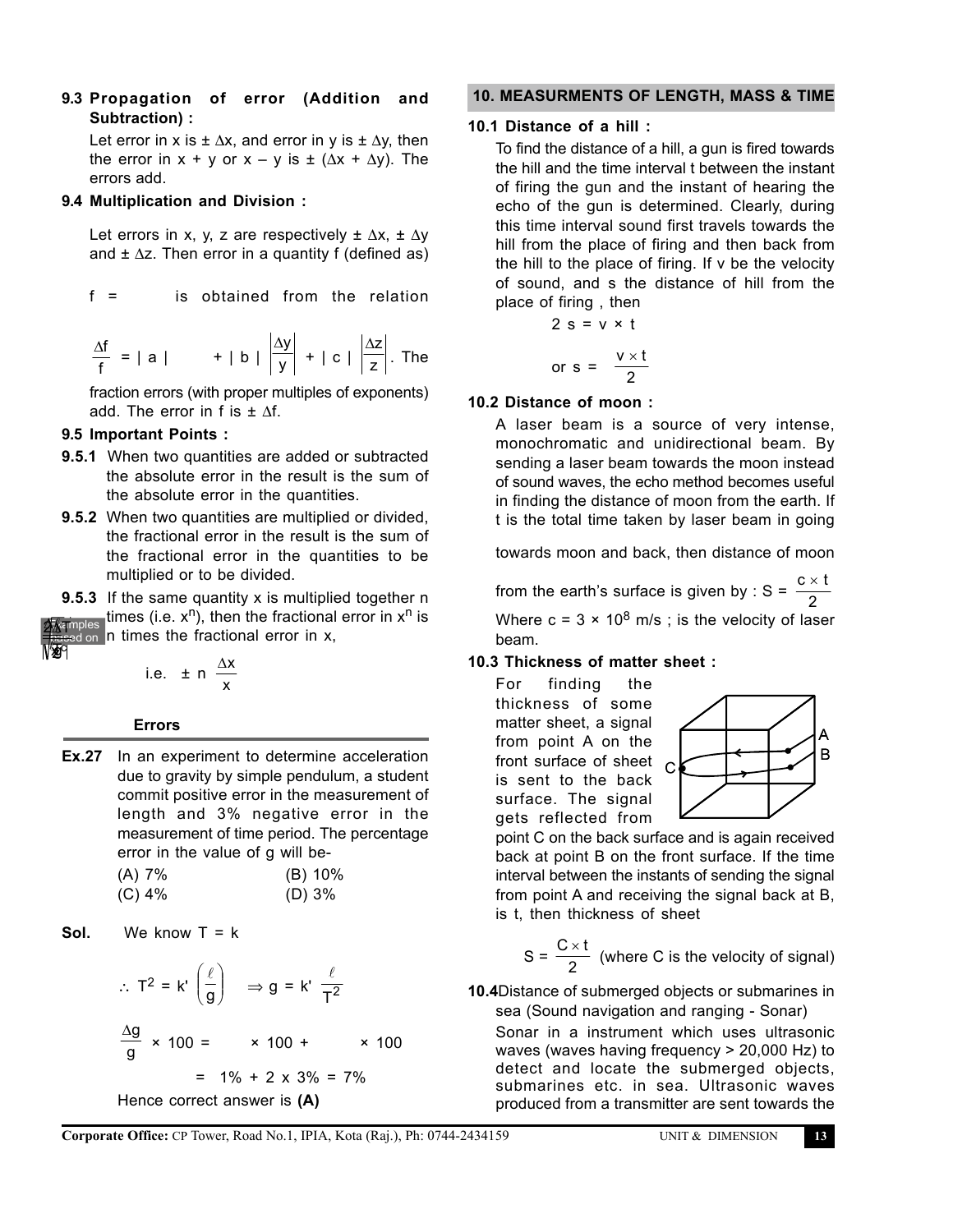distant objects under water. When the object comes in the direction of ultrasonic waves, then the waves are reflected back from it. Measuring the time interval t between the instants the ultrasonic waves are sent and received back, the distance S of the object can be calculated by the relation.

S =  $\frac{C \times t}{2}$  (where C is the velocity of ultrasonic waves)

**10.5**Distance of aeroplane (Radio detection and Ranging - Radar). Radar is an instrument which uses. radiowaves for detecting and locating an aeroplane. Radiowaves produced by a transmitter at the radar station, are sent towards the aeroplane in space. These waves are reflected from the aeroplane. The reflected waves are received by a receiver at the radar station. By noting the time interval between the instants of transmission of waves and their detection, distance of aeroplane can be measured. If t is the required time interval and C the velocity of light (=equal to velocity of radio waves) then distance of aeroplane

$$
S = \frac{C \times t}{2}
$$

#### **10.6 Triangulation method :**

This method uses the geometry of the triangle and is useful for measuring the heights in following cases

#### **10.6.1**

Height of a tower or height of an accessible object.



#### **10.6.2**

Height of a mountain or height of an accessible object :



This method is useful in cases when it becomes impossible to measure the distance between the object and the observation point.

$$
\tan\theta_1 = \frac{AB}{BC} = \frac{h}{BC}
$$
  
BC = h cot  $\theta_1$   
Similarly  $\tan \theta_2 = \frac{AB}{BD}$   
BD = h cot  $\theta_2$   
BD - BC = x = h (cot  $\theta_2$  - cot  $\theta_1$ )

#### **10.7 Parallax method :**

Parallax (Definition) : When we observe the object P by closing our right and left eye alternately, we observe a shift in the position of object w.r.t the background. This is known as parallax.



 $θ = \frac{w}{x}$  $\frac{\text{LR}}{\text{x}} = \frac{\text{b}}{\text{x}}$  (assuming distance LR as a circular arc of radius x)

$$
x = \frac{b}{\theta}
$$

**10.7.1**

≈  $\tilde{P}_1 P_2$ θ



Because 
$$
\theta = \frac{P_1 P P_2}{P M}
$$

Hence PM =  $\frac{P_1 PP_2}{Q_1}$ θ

 $\theta = \theta_1 + \theta_2$ 

As astronomical bodies are at very large distances from earth

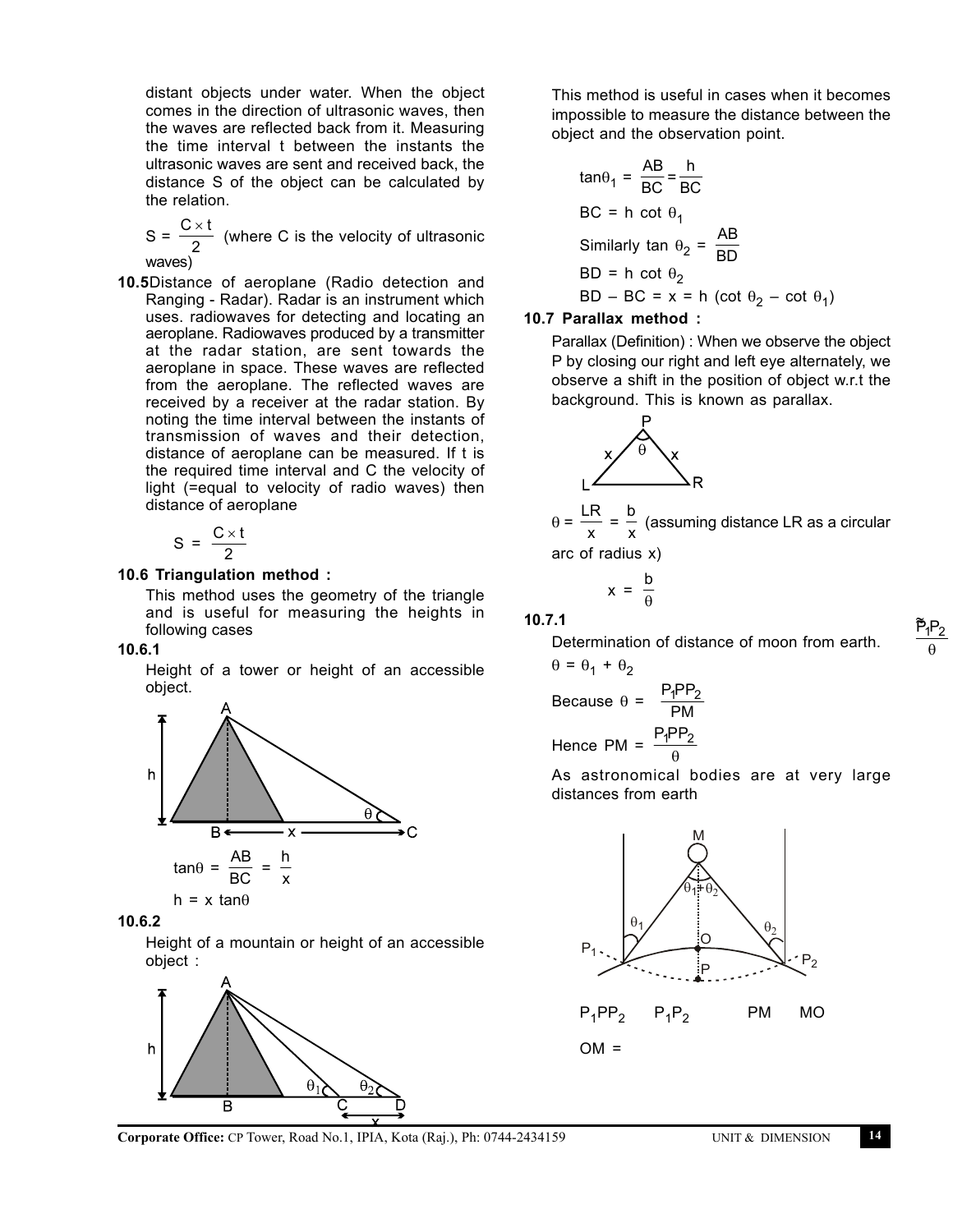# **10.7.2**

Determination of size of an astronomical object (Moon)



# **10.8 Measurement of very small distances :**

Various devices are used to measure very small distances like vernier calliper, screw gauge, spherometer, optical microscopes, electron-microscopes, X-ray diffraction etc.

# POINTS TO REMEMBER

**1.** Relation between some practical units of the standard of length

(i) 1 light year =  $9.46 \times 10^{15}$  m

PO (ii) 1 par sec =  $3.06 \times 10^{16}$  m

d

- = 3.26 light year
- (iii)  $1 \text{ AU} = 1.496 \times 10^{11} \text{ m}$
- (iv) 1 X-ray unit =  $10^{-3}$  m
- **2.** Relation between some practical units of the standard mars
	- (i) 1 C.S.L. (chandra shekhar limit)
		- = 1.4 time the mass of sun
		- $= 2.8 \times 10^{30}$  kg
	- (ii) 1 amu =  $1.67 \times 10^{-27}$  kg
	- (iii)  $1 \text{ slu} = 14.57 \text{ kg}$
- **3.** Relation between some practical unit of standards of time
	- (i) 1 solar day's  $= 86400$  sec
	- (ii) 1 Lunar Month =  $27.3$  days
	- (iii) 1 solar year = 365.25 average solar day  $= 366.25$  sedrial day
	- (iv) 1 shake =  $10^{-8}$  sec
- **4.** In mechanics, dimensions of a quantity are given in terms of powers of mass (M), length

(L) and time (T). In heat and thermodynamics, power of temperature (θ) comes in addition to powers of M, L and T. In electricity and magnetism, dimensions are given in terms of M, L, T and I, the current.

- **5.** Only like quantities having the same dimensions can be added to or subtracted from each other.
- **6.** The dimensional formula of a physical quantity does not depend upon the system of units used to represent that quantity.
- **7.** The value (magnitude) of a physical quantity remains the same in all systems of measurement. However, the numerical value changes.

In general,  $n_1u_1 = n_2u_2 = n_3u_3 =$  ......

- **8.** All of the following have the same dimensional formula  $[M^0L^0T^{-1}]$ . Frequency, angular frequency, angular velocity and velocity gradient.
- **9.** All of the following are dimensionless. Angle, Solid angle, T-ratios, Strain, Poisson's ratio, Relative density, Relative permittivity, Refractive index and Relative permeability.
- **10.** Following three quantities have the same dimensional formula  $[M^{0}L^{2}T^{-2}]$ . Square of velocity, gravitational potential, latent heat.
- **11.** Following quantities have the same dimensional formula  $[ML<sup>2</sup>T<sup>-2</sup>]$ . Work, energy, torque, heat.
- **12.** Force, weight, thrust and energy gradient have the same dimensional formula  $[MLT^{-2}]$ .
- **13.** Entropy, gas constant, Boltzmann constant and thermal capacity have the same dimensions in mass, length and time.
- **14.** Light year, radius of gyration and wavelength have the same dimensional formula  $[M^0L^1T^0]$
- **15.** Rydberg constant and propagation constant have the same dimensional formula  $[M^{0}L^{-}]$  $1T^{0}$ ].
- **16.** The decimal point does not separate the certain and uncertain digit, only last digit may be uncertain.